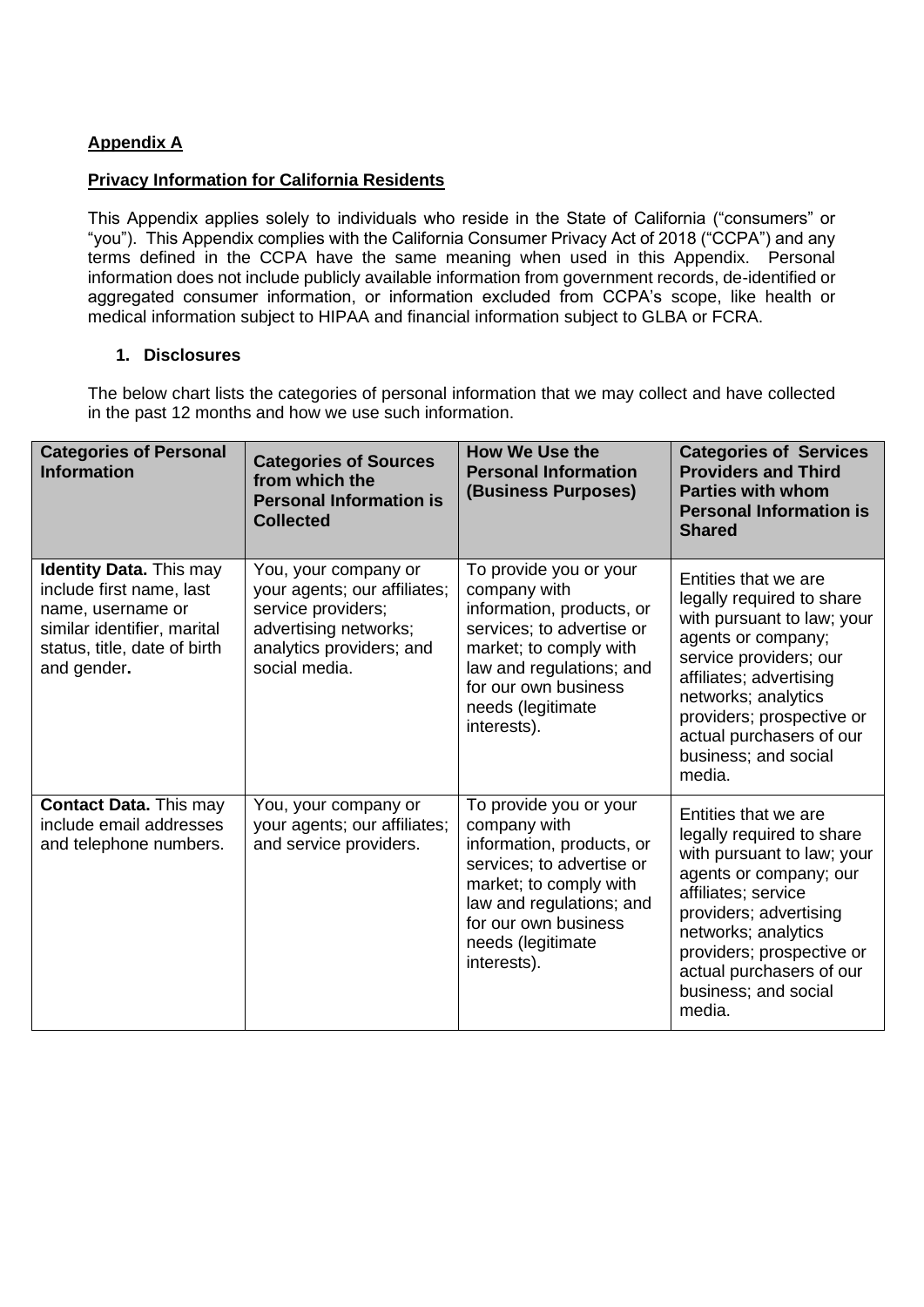| <b>Technical Data. This</b><br>may include your internet<br>protocol (IP) address,<br>your login data, unique<br>device identifier, browser<br>type and version, time<br>zone setting and location,<br>browser plug-in types and<br>versions, operating<br>system and platform and<br>other technology on the<br>devices you use to<br>access this website. | You; our affiliates; service<br>providers; advertising<br>networks; analytics<br>providers; and social<br>media.                                 | To provide you or your<br>company with<br>information, products, or<br>services; to advertise or<br>market; to improve our<br>services or products; and<br>for our own business<br>needs (legitimate<br>interests).                                        | Our affiliates; service<br>providers; advertising<br>networks; analytics<br>providers; and social<br>media.                                                                                             |
|-------------------------------------------------------------------------------------------------------------------------------------------------------------------------------------------------------------------------------------------------------------------------------------------------------------------------------------------------------------|--------------------------------------------------------------------------------------------------------------------------------------------------|------------------------------------------------------------------------------------------------------------------------------------------------------------------------------------------------------------------------------------------------------------|---------------------------------------------------------------------------------------------------------------------------------------------------------------------------------------------------------|
| Profile Data. This may<br>include your username<br>and password, purchases<br>or orders made by the<br>company you work for,<br>your interests,<br>preferences, feedback<br>and survey responses                                                                                                                                                            | You, your agents or your<br>company; our affiliates;<br>service providers;<br>advertising networks;<br>analytics providers; and<br>social media. | To provide you or your<br>company with<br>information, products, or<br>services; to advertise or<br>market; to comply with<br>law and regulations; to<br>improve our services or<br>products; and for our own<br>business needs<br>(legitimate interests). | Entities that we are<br>legally required to share<br>with pursuant to law; your<br>company; our affiliates;<br>service providers; and<br>prospective or actual<br>purchasers of our<br>business.        |
| <b>Usage Data. This may</b><br>include information about<br>how you use our website,<br>products and services.                                                                                                                                                                                                                                              | You; our affiliates; service<br>providers; advertising<br>networks; analytics<br>providers; and social<br>media.                                 | To provide you or your<br>company with<br>information, products, or<br>services; to advertise or<br>market; to improve our<br>services or products; and<br>for our own business<br>needs (legitimate<br>interests).                                        | Entities that we are<br>legally required to share<br>with pursuant to law; your<br>company; our affiliates;<br>service providers;<br>advertising networks;<br>analytics providers; and<br>social media. |
| <b>Marketing and</b><br><b>Communications Data.</b><br>This may include your<br>preferences in receiving<br>marketing from us and<br>our third parties and your<br>communication<br>preferences.                                                                                                                                                            | You or your agents; our<br>affiliates; and service<br>providers.                                                                                 | To provide you or your<br>company with<br>information, products, or<br>services; to advertise or<br>market; to comply with<br>law and regulations; and<br>for our own business<br>needs (legitimate<br>interests).                                         | Entities that we are<br>legally required to share<br>with pursuant to law; your<br>company; our affiliates;<br>service providers;<br>advertising networks;<br>analytics providers; and<br>social media. |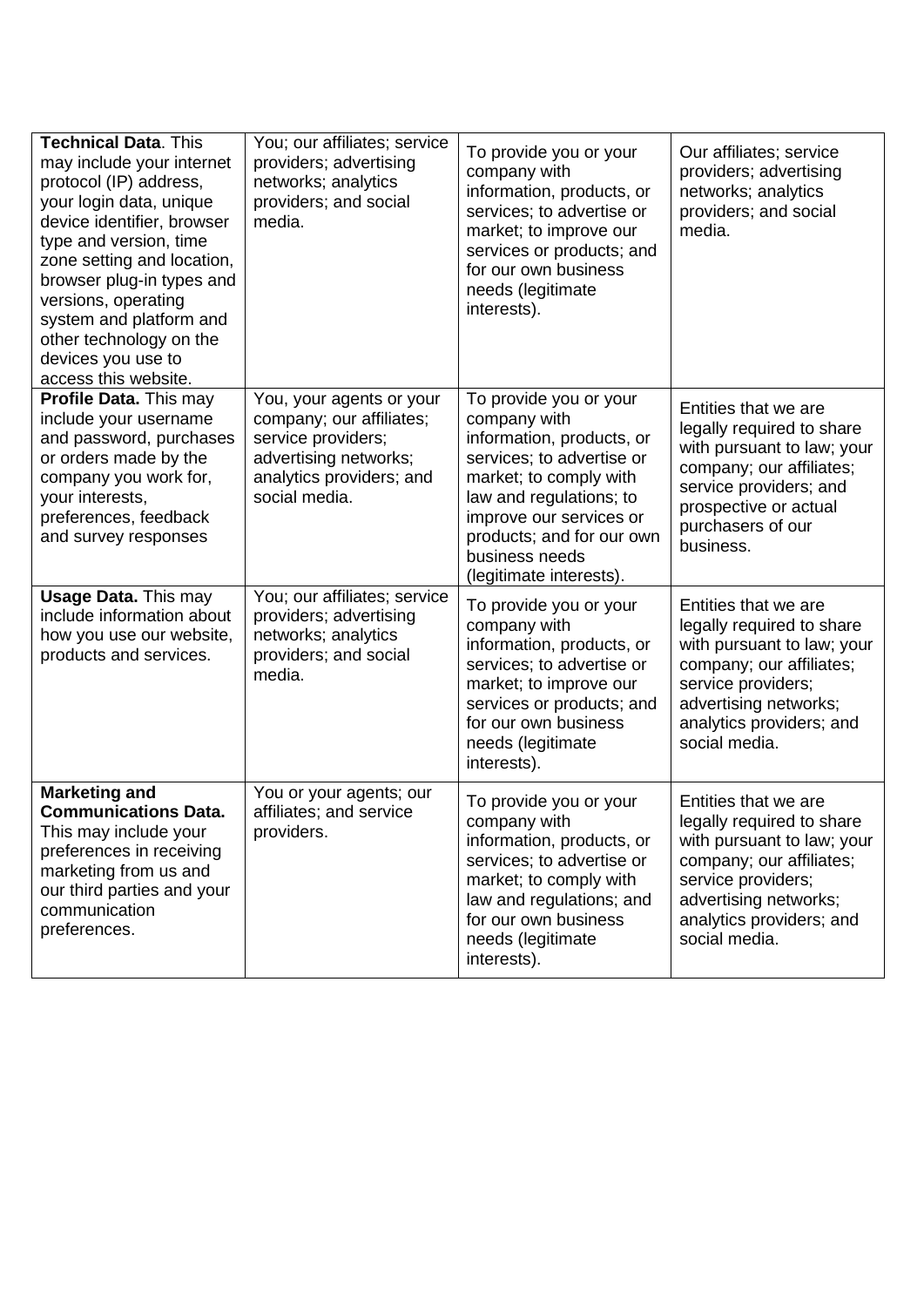| <b>Other Information You</b><br><b>Submit to Us. This may</b><br>include requests or<br>communications you<br>submit to us, including<br>emails, ratings, or<br>customer service call<br>recordings.                                                | You or your agents; our<br>affiliates; and service<br>providers.                                                 | To provide you or your<br>company with<br>information, products, or<br>services; to advertise or<br>market; to comply with<br>law and regulations; to<br>improve our services or<br>products; and for our own<br>business needs<br>(legitimate interests). | Entities that we are<br>legally required to share<br>with pursuant to law; your<br>company; our affiliates;<br>and service providers. |
|-----------------------------------------------------------------------------------------------------------------------------------------------------------------------------------------------------------------------------------------------------|------------------------------------------------------------------------------------------------------------------|------------------------------------------------------------------------------------------------------------------------------------------------------------------------------------------------------------------------------------------------------------|---------------------------------------------------------------------------------------------------------------------------------------|
| <b>Inferences We Draw</b><br><b>About You. This may</b><br>include information about<br>your preferences,<br>characteristics,<br>predispositions, behavior,<br>or other trends that help<br>us identify which products<br>you may be interested in. | You; our affiliates; service<br>providers; advertising<br>networks; analytics<br>providers; and social<br>media. | To advertise or market; to<br>improve our services or<br>products; and for our own<br>business needs<br>(legitimate interests).                                                                                                                            | Our affiliates; service<br>providers; advertising<br>networks; analytics<br>providers; and social<br>media.                           |

## **1. Where We Collect Personal Information From**

We may collect personal information from the following sources: you, your company, your agent, our affiliates, service providers, advertising networks, analytics providers, and social media networks. For more information about how we collect information from these sources, please see Section 5 of our main Privacy Policy.

### **2. We Do Not Sell Personal Information for Monetary Payment**

CCPA defines a "sale" of personal information broadly to include more than exchanges for monetary purposes. A sale can include personal information shared with a third party for "valuable consideration," or information shared with a third party (even if they are performing services on our behalf) if they are permitted to use the information for their own purposes. We do not sell your personal information for monetary payment, whatsoever. To ensure we can share our products with you and tailor our advertisements, we do allow some of our advertising partners to use cookies, pixels and other technologies to collect personal information on our website, and this may constitute a "sale" of personal information under CCPA. To learn more about the Cookies we use please see our Cookie disclaimer. You may also opt out of certain cookies by using the Cookie Preferences pop-up, when you visit our webpage.

In the past 12 months, we have sold the following categories of personal information: Technical Data and Usage Data. We sell your personal information to the following categories of third parties: advertising networks, analytics providers, and social media.

### **3. Personal Information Sales Opt-Out**

If you are 16 years of age or older, you have the right to direct us to not sell your personal information at any time (the "right to opt out"). We do not sell the personal information of consumers we actually know are less than 16 years of age, unless we receive affirmative authorization (the "right to opt in") from either the consumer who is between 13 and 16 years of age, or the parent or guardian of a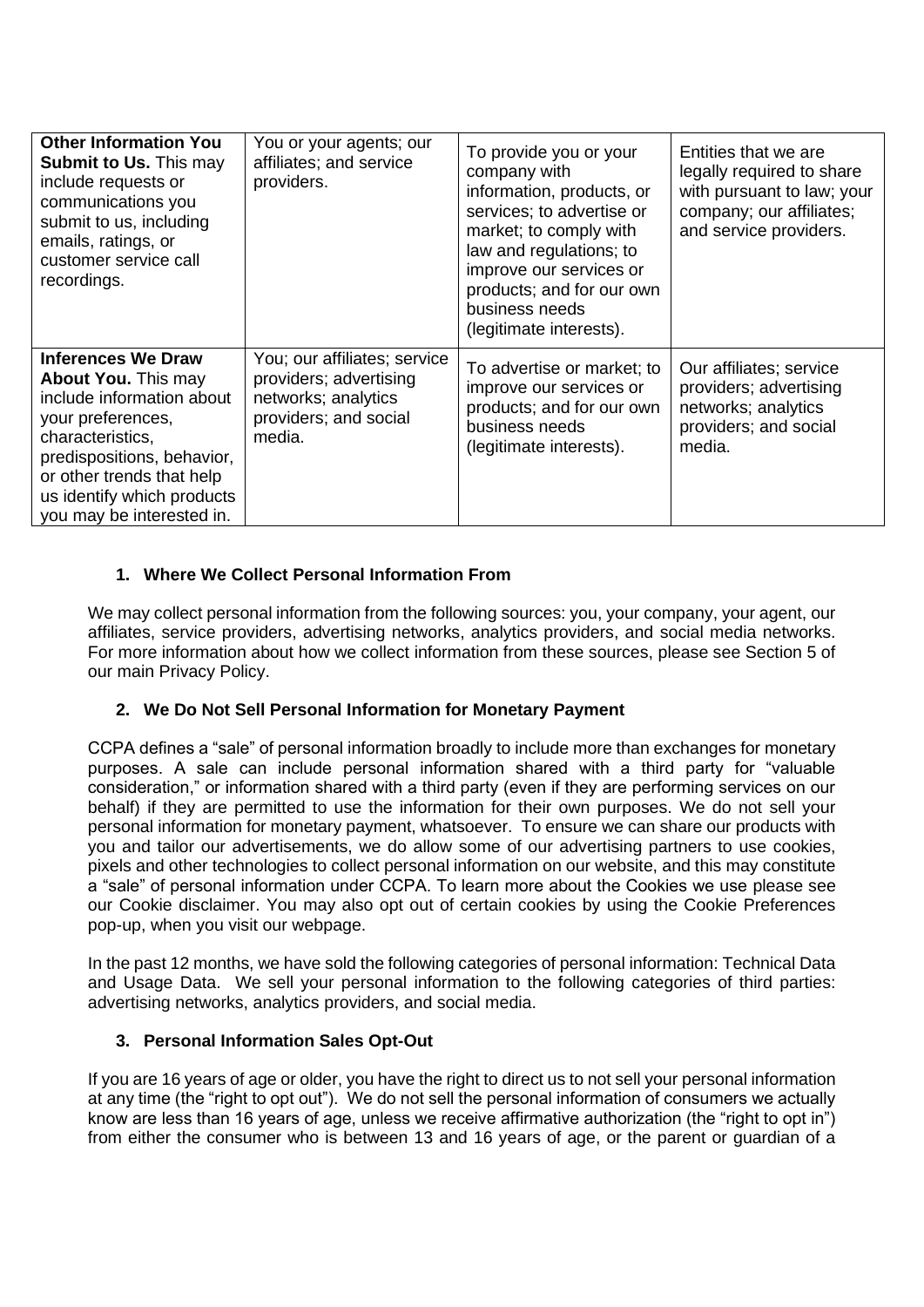consumer less than 13 years of age. Consumers who opt in to personal information sales may opt out of future sales at any time.

To exercise the right to opt out, you (or your authorized representative) may submit a request to us at: [privacyofficer@chr-hansen.com.](mailto:privacyofficer@chr-hansen.com) You do not need to create an account with us to exercise your opt-out rights.

### **4. California Residents' Rights and Choices**

The CCPA provides California residents with specific rights regarding their personal information, described below. Below are your CCPA rights and how to exercise those rights.

- **Access to Specific Information and Data Portability Rights ("Right to Know").** You have the right to request that we disclose certain information to you about our collection and use of your personal information over the past 12 months. You may request:
	- The categories of personal information we collected about you;
	- The categories of sources of the personal information we collected about you;
	- Our business or commercial purpose for collecting that personal information;
	- The categories of third parties with whom we share that personal information; or
	- The specific pieces of personal information we collected about you.
- **Deletion Request Rights**. You have the right to request that we delete some or all of the personal information that we have collected from you and retained, subject to a number of exceptions. We are not required to delete personal information that is: (a) necessary to complete a transaction with you or for warranty or product recalls; (b) used for security purposes, to prevent fraud, to fix errors, or to comply with law; (c) reasonable for us to use for internal purposes given our relationship with you; or (d) compatible with the context in which you provided the information. The list of exceptions above is not exhaustive and we may also deny a deletion request as otherwise permitted by law.
- **Exercising Your Rights.** To exercise your rights described above, please submit a verifiable consumer request to us by:
	- Calling us at  $+1$  414 6075700
	- Emailing us at [privacyofficer@chr-hansen.com.](mailto:privacyofficer@chr-hansen.com)

Only you, or a person registered with the California Secretary of State that you authorize to act on your behalf, may make a verifiable consumer request related to your personal information. You may also make a verifiable consumer request on behalf of your minor child. If you are making a request on behalf of another person, you must provide written legal documentation that you are authorized to act on behalf of that individual.

You may only make a verifiable consumer request for access or data portability twice within a 12 month period. The verifiable consumer request must:

- Provide sufficient information that allows us to reasonably verify you are the person about whom we collected personal information or an authorized representative; and
- Describe your request with sufficient detail that allows us to properly understand, evaluate, and respond to it.